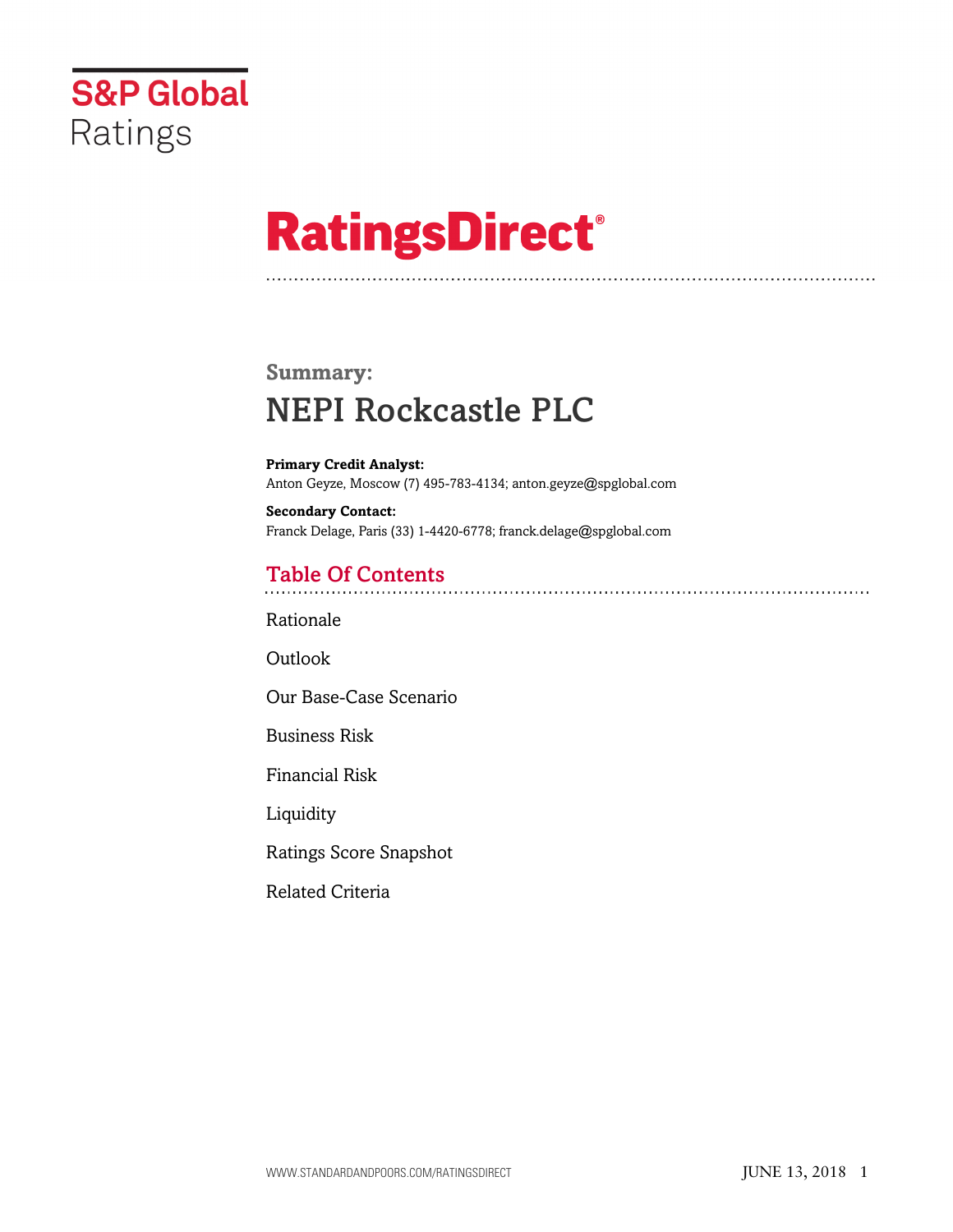# **Summary:** NEPI Rockcastle PLC



# <span id="page-1-0"></span>Rationale

| <b>Business Risk: Satisfactory</b>                                                                                                                                                                                                                                                                                                                                                                                                                                                                                                                                                                                                                                                                                                                                                                             | <b>Financial Risk: Modest</b>                                                                                                                                                                                                                                                                  |
|----------------------------------------------------------------------------------------------------------------------------------------------------------------------------------------------------------------------------------------------------------------------------------------------------------------------------------------------------------------------------------------------------------------------------------------------------------------------------------------------------------------------------------------------------------------------------------------------------------------------------------------------------------------------------------------------------------------------------------------------------------------------------------------------------------------|------------------------------------------------------------------------------------------------------------------------------------------------------------------------------------------------------------------------------------------------------------------------------------------------|
| • A $\in$ 4.8 billion income-producing property portfolio,<br>consisting of retail assets in eight countries of<br>Central and Eastern Europe (CEE) with a large share<br>in Romania and Poland.<br>• Sound operating performance, with high occupancy,<br>positive like-for-like rental income growth, and a<br>well-spread lease maturity profile.<br>• Good asset quality with well-located modern<br>shopping centers.<br>• Relatively high country risk in developing CEE<br>markets and lower barriers to entry than in<br>developed markets.<br>• Concentration on the retail property sector, which is<br>currently exposed to negative global trends.<br>• Foreign currency exposure through<br>euro-denominated tenant agreements with<br>customers whose retail turnover is in local<br>currencies. | • Modest leverage, with the financial policy centered<br>on a loan-to-value (LTV) ratio of less than 35%.<br>• Good access to equity capital markets.<br>• A well-spread debt structure with no large maturities<br>in the next two years and an unencumbered asset<br>ratio of more than 75%. |
|                                                                                                                                                                                                                                                                                                                                                                                                                                                                                                                                                                                                                                                                                                                                                                                                                |                                                                                                                                                                                                                                                                                                |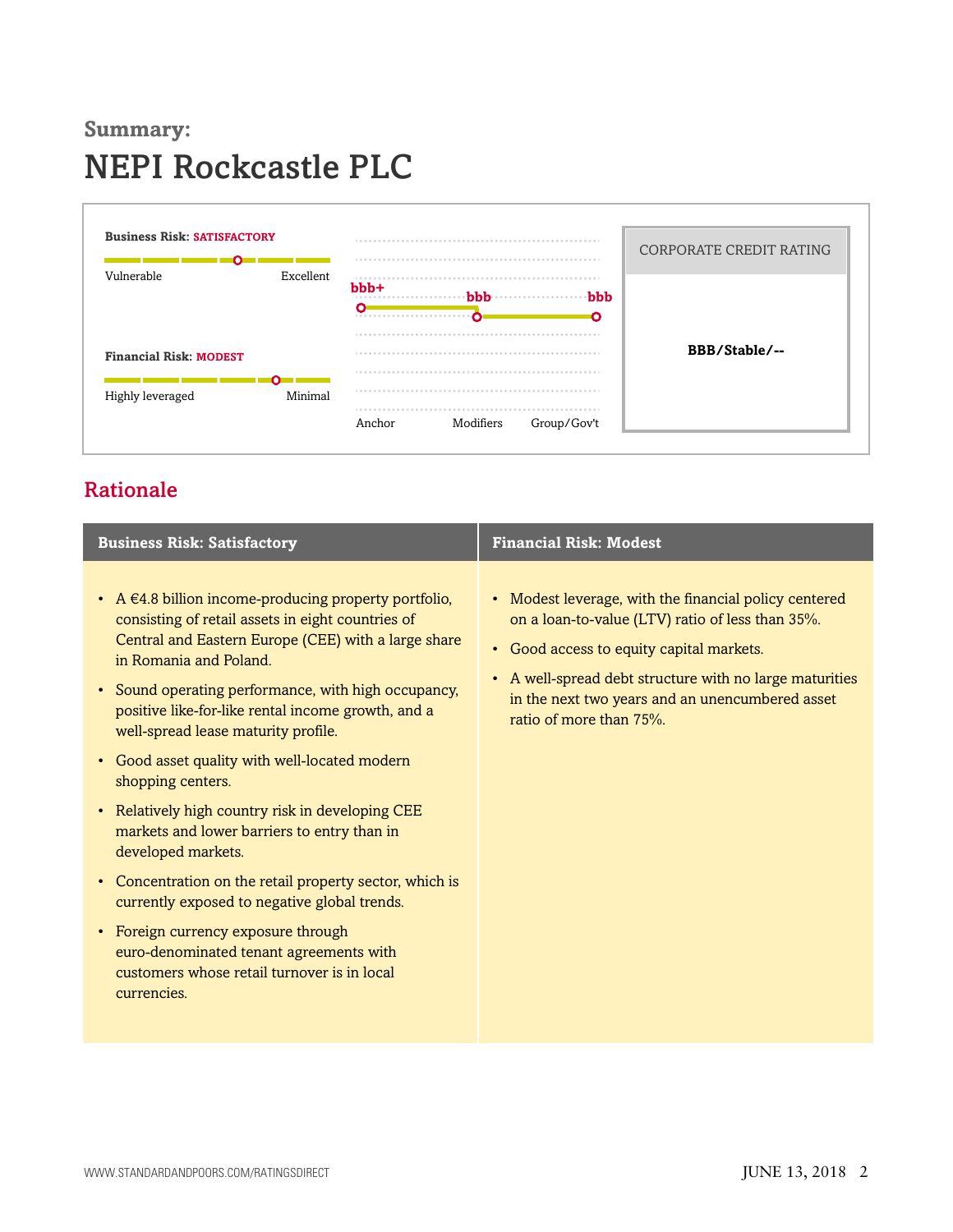#### **Outlook: Stable**

The stable outlook on retail property owner, NEPI Rockcastle PLC reflects S&P Global Ratings' view that the company should continue to benefit from healthy economic trends in CEE, particularly in Romania and Poland, thanks to its quality assets. We also believe its debt to debt and equity will be less than 35% and EBITDA interest coverage higher than 3.8x over the next two years, supported by the company's resilient cash flows and conservative financial policy. We expect NEPI Rockcastle will maintain a large liquidity buffer.

#### Downside scenario

We could consider taking a negative rating action if, in particular, NEPI Rockcastle's debt to debt plus equity increased above 35% as a result of unexpected asset devaluations, or if its EBITDA interest coverage fell below 3.8x. Downward rating pressure might also materialize if we see negative dynamics in its operating performance. We could also take a negative rating action on NEPI Rockcastle if Romania experienced economic, monetary, or political turbulence, leading to a sovereign downgrade.

#### Upside scenario

An upgrade would hinge on NEPI Rockcastle materially improving its portfolio in terms of size, as well as geographic and sector diversification, making it more comparable with that of peers with stronger business risk profiles. Necessary conditions for an upgrade are the ability to continue generating positive like-for-like rental income growth and showing positive portfolio revaluations. In addition, a positive rating action on NEPI Rockcastle would be contingent on an improvement of Romania's credit quality or a significant dilution of the company's exposure to Romania to less than 25% of its assets.

# <span id="page-2-0"></span>Our Base-Case Scenario

| <b>Assumptions</b>                                                                                                                                      | <b>Key Metrics</b>                          |             |                                              |       |
|---------------------------------------------------------------------------------------------------------------------------------------------------------|---------------------------------------------|-------------|----------------------------------------------|-------|
| • Positive like-for-like rental income growth in<br>2018-2019. We assume occupancy will remain high<br>at about 96%-97%, supported by solid demand from | EBITDA interest coverage (x)                | 7.3         | 2017A 2018E 2019E<br>$6.3 - 6.7$ $6.4 - 7.0$ |       |
| tenants and the shortage of modern properties in<br>CEE.                                                                                                | Debt/EBITDA<br>Debt to debt + equity $(\%)$ | 6.9<br>27.8 | $6.1 - 6.4$ 5.0-5.5<br>$31 - 34$             | 30-34 |
| Overall net rental income and EBITDA growth of<br>$\bullet$<br>more than 50% in 2018, thanks to acquisitions and<br>new developments.                   | A--Actual, E--Estimate.                     |             |                                              |       |
| • Marginally positive portfolio revaluations of 1%-2%.                                                                                                  |                                             |             |                                              |       |
| • Large acquisitions financed with debt and equity<br>issuance.                                                                                         |                                             |             |                                              |       |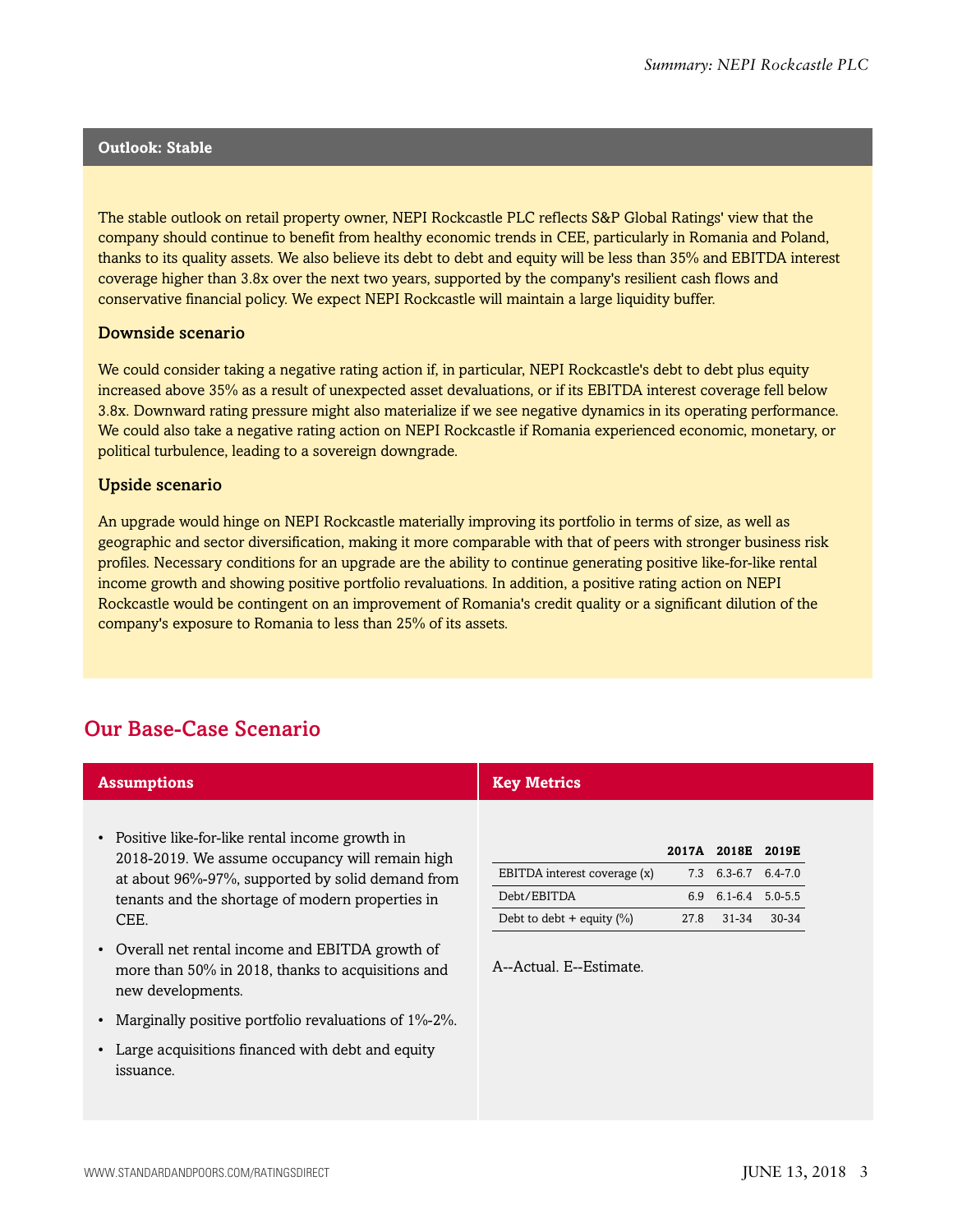# <span id="page-3-0"></span>Business Risk: Satisfactory

NEPI Rockcastle's business risk profile is underpinned by its position as a large retail property owner in CEE. It is the largest retail property owner in Romania, the fourth-largest in Poland, and the second-largest in Slovakia. It manages a portfolio of prime retail and office income-producing assets worth €4.8 billion as of Dec. 31, 2017. The company enjoys a high occupancy ratio of 96.5%. Most of the company's tenants are strong, multinational companies or regional leaders with triple net lease contracts fixed in euro. NEPI Rockcastle's portfolio consists of 56 core assets, including large shopping centers with over 35,000 square meters of gross rentable area on average. About 45% of NEPI Rockcastle's rental income is generated by assets in Romania, 23% in Poland, 10% in Bulgaria, 8% in Slovakia, 5% in Hungary, 5% in Croatia, 3% in Czech Republic, and 1% in Serbia.

We see limited development risk in the portfolio because a large share of development activities consist of the extension of existing projects, which are mostly pre-let. Moreover, the share of assets under development was less than 5% of the total portfolio as of Dec. 31, 2017. NEPI Rockcastle has a successful growth track record through acquisitions and development, with the size of its income-producing portfolio increasing to the current €4.8 billion from about €3.9 billion in July 2017.

We believe that NEPI Rockcastle's rent stability should be supported by the good asset quality of its portfolio, with prime positions in most of its locations, and a sound lease maturity profile with an average weighted lease maturity of about five years.

The business risk profile is mainly constrained by the company's exposure to developing economies, such as Romania or Bulgaria, which pose relatively high country risk. We understand that demand for retail and office space is increasing quickly across CEE, and current economic prospects are favorable. At the same time, barriers to entry in most CEE countries where NEPI is present are relatively low compared with those in developed markets such as France, creating a risk of oversupply.

Another risk is NEPI Rockcastle's concentration on the retail sector, which we believe to be exposed to negative global trends, such as the increasing penetration of e-commerce. At the same time, we note that the use of e-commerce is relatively low in CEE.

Furthermore, we see a risk from an increasing rent burden for tenants, due to currency movements (rents are contracted in euros, while tenants' revenues are in local currencies). We understand that NEPI Rockcastle's tenants have relatively modest occupancy costs (rent-to-sales ratio) of less than 15%, which somewhat mitigates this risk.

#### Peer comparison **Table 1**

| <b>NEPI Rockcastle PLC--Peer Comparison</b>                     |                                      |                  |                                            |                |                                        |  |
|-----------------------------------------------------------------|--------------------------------------|------------------|--------------------------------------------|----------------|----------------------------------------|--|
| <b>Industry Sector: Real Estate Investment Trust or Company</b> |                                      |                  |                                            |                |                                        |  |
|                                                                 | <b>NEPI Rockcastle</b><br><b>PLC</b> | <b>Mercialys</b> | <b>Atrium European Real</b><br>Estate Ltd. | Klepierre S.A. | <b>CPI Property</b><br><b>Group SA</b> |  |
| Rating as of June 13, 2018                                      | BBB/Stable/--                        | BBB/Stable/A-2   | BBB-/Stable/A-3                            | A-/Stable/A-2  | BBB/Stable/--                          |  |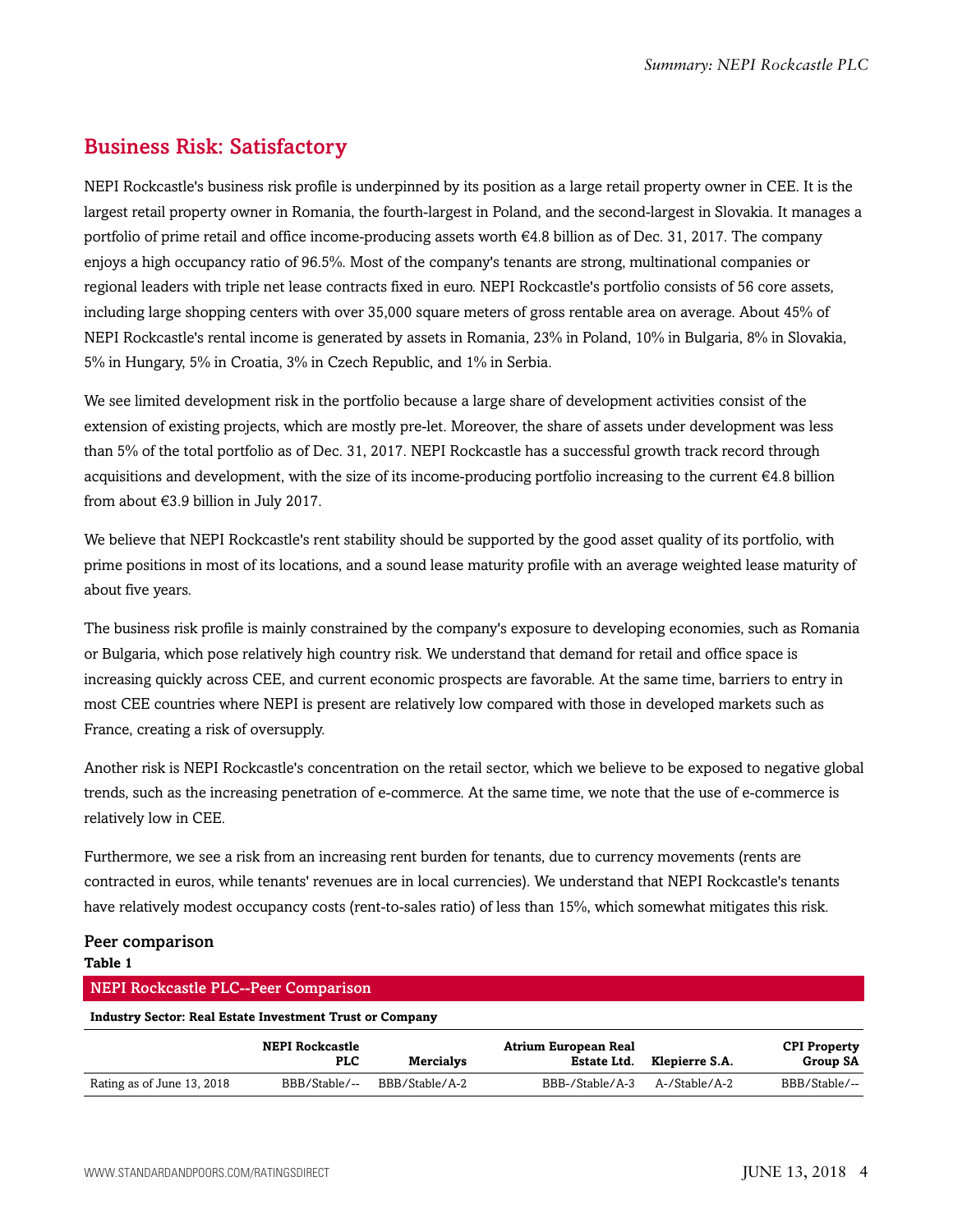#### **Table 1**

| NEPI Rockcastle PLC--Peer Comparison (cont.) |       |       |                                     |        |                 |
|----------------------------------------------|-------|-------|-------------------------------------|--------|-----------------|
| (Mil. $\epsilon$ )                           |       |       | --Fiscal year ended Dec. 31, 2017-- |        |                 |
| Revenues                                     | 234   | 176   | 189                                 | 1,332  | 484             |
| <b>EBITDA</b>                                | 217   | 149   | 166                                 | 1,025  | 235             |
| Funds from operations<br>(FFO)               | 188   | 118   | 116                                 | 825    | 132             |
| Net income from cont. oper.                  | (580) | 87    | 89                                  | 1,229  | 694             |
| Cash flow from operations                    | 209   | 139   | 101                                 | 812    | 121             |
| Capital expenditures                         | 153   | 103   | 62                                  | 287    | 116             |
| Free operating cash flow                     | 56    | 37    | 39                                  | 525    | $5\phantom{.0}$ |
| Discretionary cash flow                      | 17    | (70)  | (115)                               | (84)   | $5\phantom{.0}$ |
| Cash and short-term<br>investments           | 196   | 197   | 72                                  | 565    | 177             |
| Debt                                         | 1,506 | 1,462 | 950                                 | 9,087  | 3,089           |
| Equity                                       | 3,915 | 2,135 | 1,894                               | 12,961 | 3,315           |
| Valuation of investment<br>property          | 4,928 | 3,604 | 2,582                               | 21,617 | 6,519           |
| <b>Adjusted ratios</b>                       |       |       |                                     |        |                 |
| EBITDA margin (%)                            | 92.8  | 84.3  | 88.1                                | 76.9   | 48.5            |
| Return on capital (%)                        | 5.6   | 3.1   | 5.5                                 | 4.6    | 3.6             |
| EBITDA interest coverage<br>(x)              | 7.3   | 4.9   | 4.6                                 | 5.5    | 2.4             |
| FFO cash int. cov. (X)                       | 17.4  | 2.7   | 3.9                                 | 4.6    | 2.4             |
| Debt/EBITDA (x)                              | 6.9   | 9.8   | 5.7                                 | 8.9    | 13.2            |
| FFO/debt (%)                                 | 12.5  | 8.1   | 12.2                                | 9.1    | 4.3             |
| Cash flow from<br>operations/debt (%)        | 13.9  | 9.5   | 10.7                                | 8.9    | 3.9             |
| Free operating cash<br>flow/debt $(\% )$     | 3.7   | 2.5   | 4.1                                 | 5.8    | 0.2             |
| Discretionary cash<br>flow/debt $(\% )$      | 1.1   | (4.8) | (12.1)                              | (0.9)  | 0.2             |
| Total debt/debt plus equity<br>$(\%)$        | 27.8  | 40.6  | 33.4                                | 41.2   | 48.2            |

### <span id="page-4-0"></span>Financial Risk: Modest

Our assessment of NEPI Rockcastle's financial risk profile is underpinned by the company's prudent financial policy, centered on an LTV ratio of less than 35%, which is low for the industry.

NEPI Rockcastle also holds a significant portfolio of listed securities (valuation of about €600 million as of Dec. 31, 2017), mostly of large real estate companies operating in the U.S., U.K., and Continental Europe. NEPI Rockcastle is gradually recycling this portfolio into higher yielding new direct property acquisitions.

Under our base-case scenario, we continue to anticipate a debt-to-debt-plus-equity ratio of 30%-34% in 2018-2019. We also forecast that the EBITDA interest coverage ratio will be strong, at more than 6x, over that period. We expect the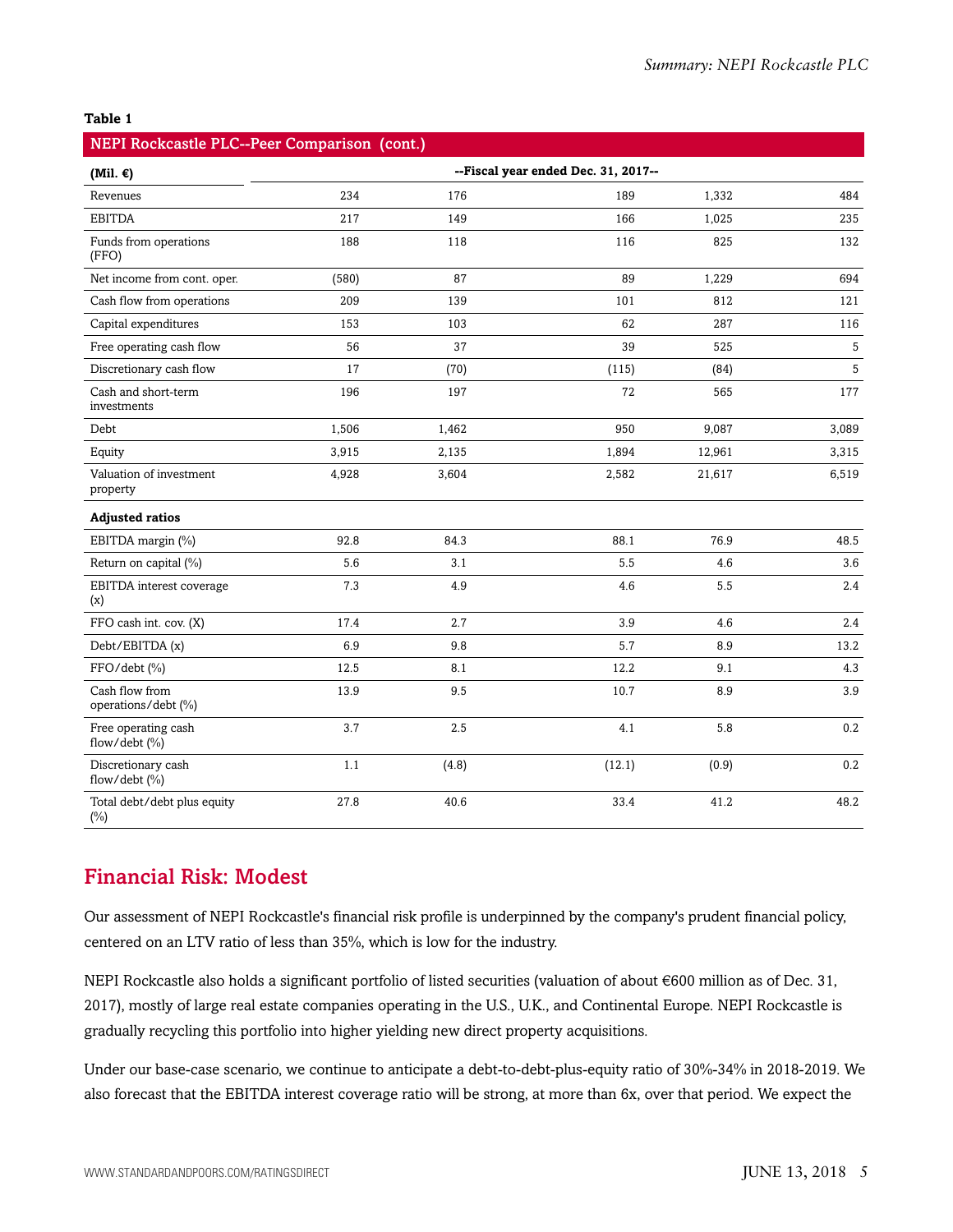total dividend distribution to shareholders to remain stable, although NEPI Rockcastle is not legally required to distribute dividends.

To test NEPI Rockcastle's resilience to a Romanian sovereign default, we stressed our forecast of the company's liquidity position. Even under this hypothetical scenario, we estimate the company would have sufficient cash flow to cover its needs, and liquidity sources covering more than 1x uses for one year. For this reason, we believe NEPI Rockcastle can be rated higher than Romania, but by no more than one notch.

Although the current trend for the Romanian and Polish retail property markets is positive, we see them as more volatile and cyclical than those of peers in the same business risk category, such as French retail for Mercialys and German residential for Around Town Properties. Moreover, we believe NEPI Rockcastle's credit ratios are weaker than those of peers that we assess in the same financial risk category, such as Global Switch. We apply a one-notch negative adjustment to take into account this comparable ratings analysis.

We understand that the company has good access to equity capital markets, as shown by its track record of issuing equity in recent years to fund its retail-assets acquisition pipeline. The company benefits from the support of its shareholders, two large South African property funds and one pension fund, that own 45.8% of the company's shares, with the rest owned by a large number of investors. At the same time, we note recent volatility in NEPI Rockcastle's share prices, due to unfavorable broker reports on its large shareholders.

We expect that NEPI Rockcastle's secured debt will remain less than 40% of its total assets. This results in a capital structure in which unsecured debt issuance is not structurally subordinated to other debt obligations to the extent that it would affect the rating on this debt.

#### Financial summary **Table 2**

#### NEPI Rockcastle PLC--Financial Summary

| <b>Industry Sector: Real Estate Investment Trust or Company</b> |                               |         |  |
|-----------------------------------------------------------------|-------------------------------|---------|--|
|                                                                 | --Fiscal year ended Dec. 31-- |         |  |
| (Mil. €)                                                        | 2017                          | 2016    |  |
| Revenues                                                        | 233.8                         | 147.5   |  |
| <b>EBITDA</b>                                                   | 216.9                         | 132.9   |  |
| Funds from operations (FFO)                                     | 188.0                         | 112.4   |  |
| Net income                                                      | (579.7)                       | 235.0   |  |
| Cash flow from operations                                       | 208.7                         | 138.7   |  |
| Capital expenditures                                            | 152.8                         | 163.8   |  |
| Free operating cash flow                                        | 55.9                          | (25.1)  |  |
| Discretionary cash flow                                         | 16.9                          | (73.4)  |  |
| Cash and short-term investments                                 | 195.5                         | 48.0    |  |
| Debt                                                            | 1,506.3                       | 704.1   |  |
| Equity                                                          | 3,914.7                       | 1,814.6 |  |
| <b>Adjusted ratios</b>                                          |                               |         |  |
| EBITDA margin (%)                                               | 92.8                          | 90.1    |  |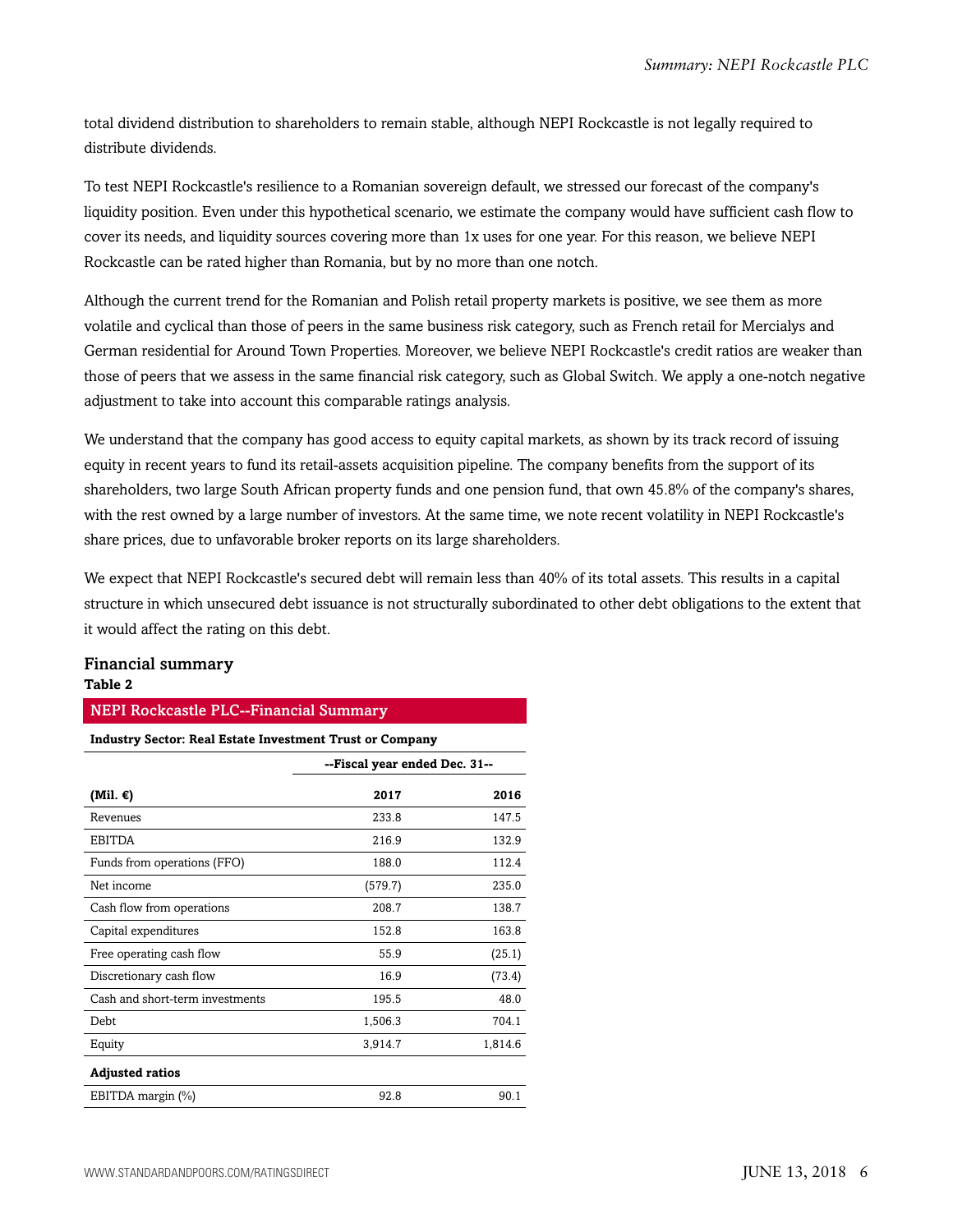#### **Table 2**

| <b>NEPI Rockcastle PLC--Financial Summary (cont.)</b>    |                               |        |  |  |
|----------------------------------------------------------|-------------------------------|--------|--|--|
| Industry Sector: Real Estate Investment Trust or Company |                               |        |  |  |
|                                                          | --Fiscal year ended Dec. 31-- |        |  |  |
| (Mil. €)                                                 | 2017                          | 2016   |  |  |
| Return on capital (%)                                    | 5.6                           | 5.4    |  |  |
| EBITDA interest coverage (x)                             | 7.3                           | 5.6    |  |  |
| FFO cash int. cov. (x)                                   | 17.4                          | 11.0   |  |  |
| Debt/EBITDA (x)                                          | 6.9                           | 5.3    |  |  |
| $FFO/debt$ $(\% )$                                       | 12.5                          | 16.0   |  |  |
| Cash flow from operations/debt (%)                       | 13.9                          | 19.7   |  |  |
| Free operating cash flow/debt (%)                        | 3.7                           | (3.6)  |  |  |
| Discretionary cash flow/debt (%)                         | 1.1                           | (10.4) |  |  |

### <span id="page-6-0"></span>Liquidity: Adequate

We anticipate that liquidity sources will likely cover liquidity uses for 2018-2019 by 1.8x. We assess debt covenant headroom as adequate. NEPI Rockcastle has sound relationships with a diverse group of banks, and a generally satisfactory standing in capital markets. At the same time, we believe that the company's financial flexibility and access to capital markets are somewhat weaker than its larger peers' in Western Europe, and it would be challenging for NEPI Rockcastle to absorb high-impact, low-probability shocks. Consequently, we continue to view NEPI Rockcastle's liquidity as adequate.

| <b>Principal Liquidity Sources</b>                                                                                                                                            | <b>Principal Liquidity Uses</b>                                                                                                                      |
|-------------------------------------------------------------------------------------------------------------------------------------------------------------------------------|------------------------------------------------------------------------------------------------------------------------------------------------------|
| • As of March 31, 2018, unrestricted cash balances<br>and listed securities of about $\epsilon$ 603 million;<br>• Undrawn long-term bank lines of $\epsilon$ 330 million; and | • About $\epsilon$ 11 million of contractual debt repayments<br>for the next 12 months;<br>Capital expenditure needs of approximately $\epsilon$ 360 |
| • Funds from operations of about $\epsilon$ 300 million for the<br>next 12 months.                                                                                            | million in the next 12 months for the development<br>pipeline; and<br>Dividends estimated at around $\epsilon$ 300 million.                          |

# <span id="page-6-1"></span>Ratings Score Snapshot

#### Corporate Credit Rating

BBB/Stable/--

#### Business risk: Satisfactory

• Country risk: Moderately high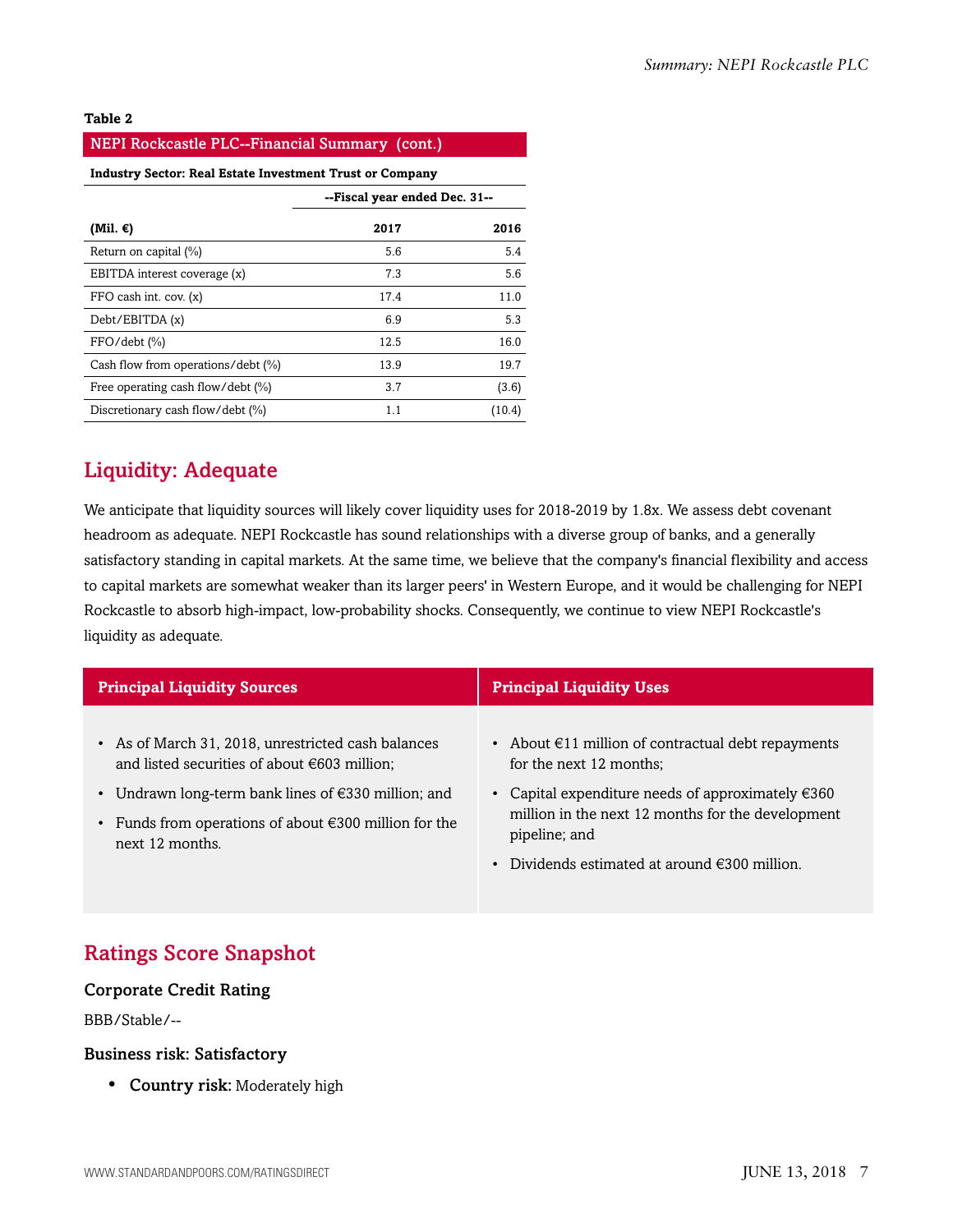- Industry risk: Low
- Competitive position: Satisfactory

#### Financial risk: Modest

• Cash flow/Leverage: Modest

#### Anchor: bbb+

#### **Modifiers**

- Diversification/Portfolio effect: Neutral (no impact)
- Capital structure: Neutral (no impact)
- Financial policy: Neutral (no impact)
- Liquidity: Adequate (no impact)
- Management and governance: Satisfactory (no impact)
- Comparable rating analysis: Negative (-1 notch)

#### <span id="page-7-0"></span>Stand-alone credit profile : bbb

# Related Criteria

- Criteria Corporates Industrials: Key Credit Factors For The Real Estate Industry, Feb. 26, 2018
- Criteria Corporates General: Methodology And Assumptions: Liquidity Descriptors For Global Corporate Issuers, Dec. 16, 2014
- Criteria Corporates General: Corporate Methodology: Ratios And Adjustments, Nov. 19, 2013
- General Criteria: Group Rating Methodology, Nov. 19, 2013
- Criteria Corporates General: Corporate Methodology, Nov. 19, 2013
- General Criteria: Methodology: Management And Governance Credit Factors For Corporate Entities And Insurers, Nov. 13, 2012
- General Criteria: Use Of CreditWatch And Outlooks, Sept. 14, 2009

| <b>Business And Financial Risk Matrix</b> |                               |         |              |             |            |                  |
|-------------------------------------------|-------------------------------|---------|--------------|-------------|------------|------------------|
|                                           | <b>Financial Risk Profile</b> |         |              |             |            |                  |
| <b>Business Risk Profile</b>              | Minimal                       | Modest  | Intermediate | Significant | Aggressive | Highly leveraged |
| Excellent                                 | $a$ aa $/a$ a $+$             | aa      | $a+/a$       | $a-$        | bbb        | bbb-/bb+         |
| Strong                                    | aa/aa-                        | $a+/a$  | $a$ -/ $bbb$ | bbb         | $bb+$      | bb               |
| Satisfactory                              | $a/a-$                        | $bbb +$ | bbb/bbb-     | $bbb-/bb+$  | bb         | $b+$             |
| Fair                                      | bbb/bbb-                      | bbb-    | $bb+$        | bb          | bb-        | b                |
| Weak                                      | $bb+$                         | $bb+$   | bb           | bb-         | $b+$       | $b/b$ -          |
| Vulnerable                                | bb-                           | bb-     | $bb-$ / $b+$ | $b+$        | b          | b-               |

#### **Business And Financial Risk Matrix**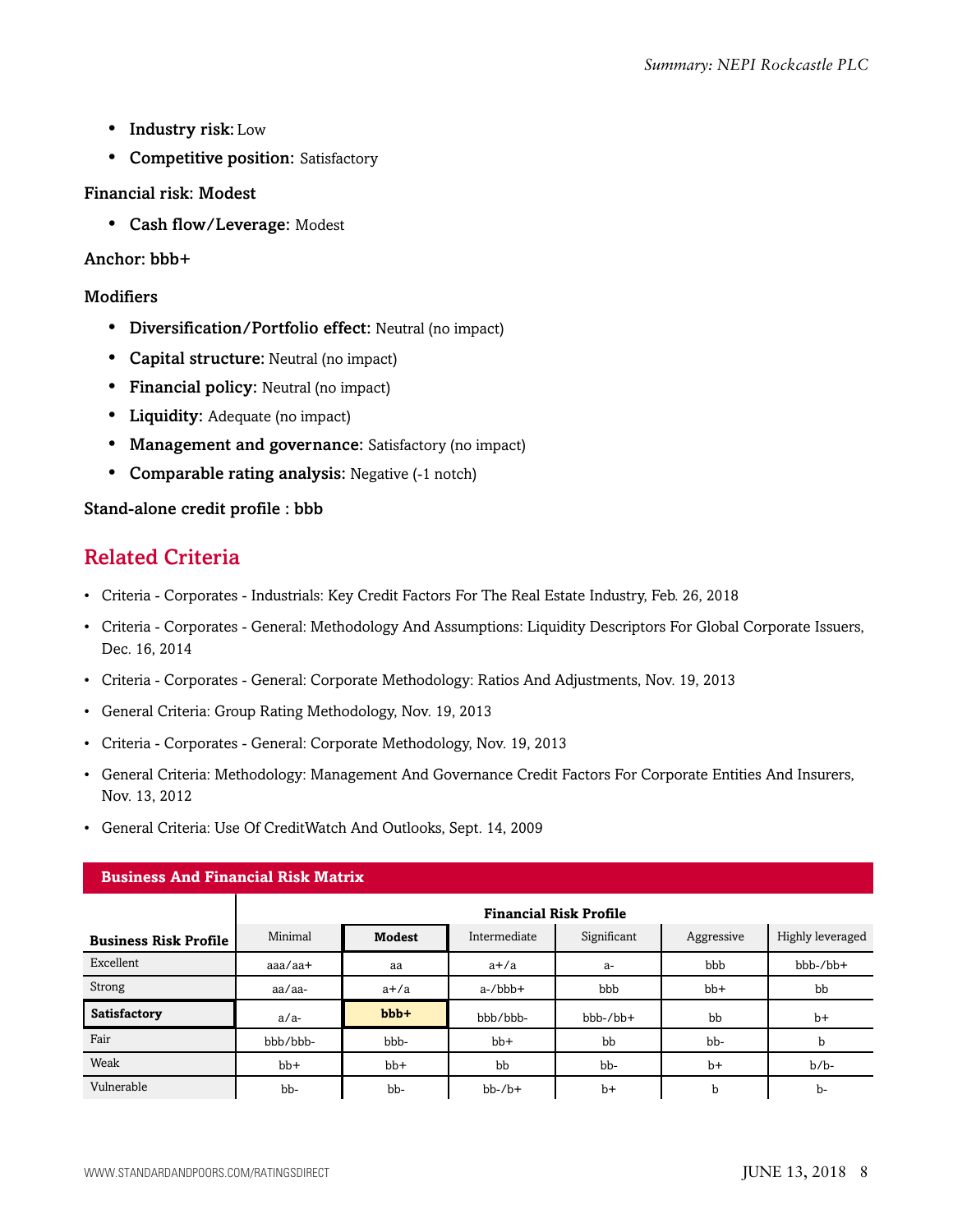#### **Additional Contact:**

Industrial Ratings Europe; Corporate\_Admin\_London@spglobal.com